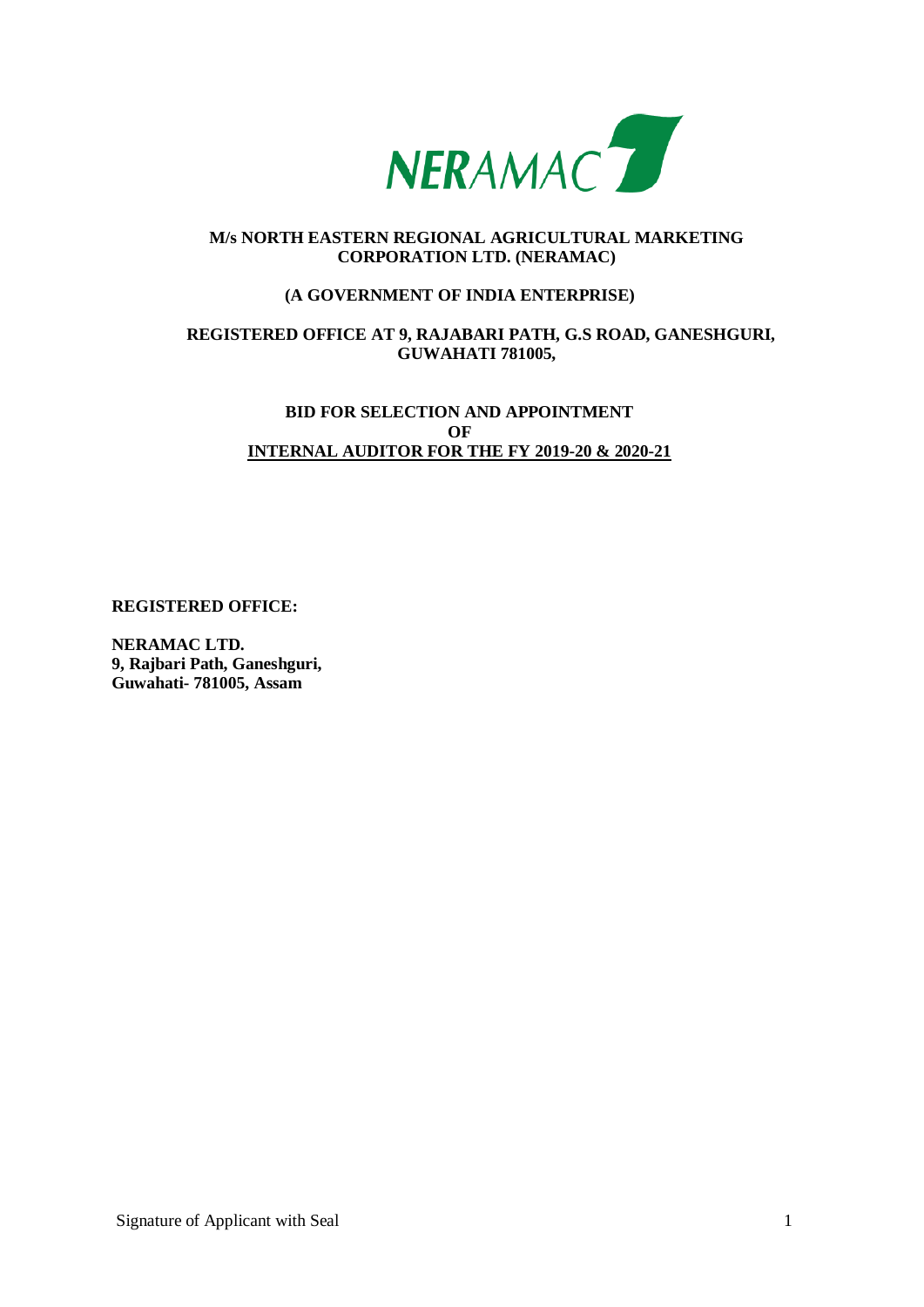NERAMAC invites BID for selection and appointment of Sole proprietor/partnership firm/LLP of Auditors for the Internal Audit for the FY 2019-20 and FY 2020-21. Interested party / Firm having relevant experience with sound financial condition may download the BID document/Form from NERAMAC's website: [https://NERAMAC.com](https://neramac.com/) 

### **Important Dates:**

| Last date and time for the submission of Bid   | 15.02.2021 at 14.00 hrs                                    |
|------------------------------------------------|------------------------------------------------------------|
| Date of opening of Bids                        | 15.02.2021 at 16.00 hrs                                    |
| <b>Submission and Place of opening of Bids</b> | <b>NERAMAC HEAD OFFICE</b><br>9, Rajbari Path, Ganeshguri, |
|                                                | Guwahati-781005, Assam                                     |

In case the date opening falls on a holiday, the bids shall be opened on next working day at the same time and it will be binding on the Tenderer / Bidders for acceptance.

#### **Contact person:-**

| <b>Name</b>     | : Mr. Sanjiv Kumar Rai                 |
|-----------------|----------------------------------------|
|                 | <b>Designation : Company Secretary</b> |
| <b>Phone No</b> | :99541-72236                           |
| Email           | :secretary.neramac@gmail.com           |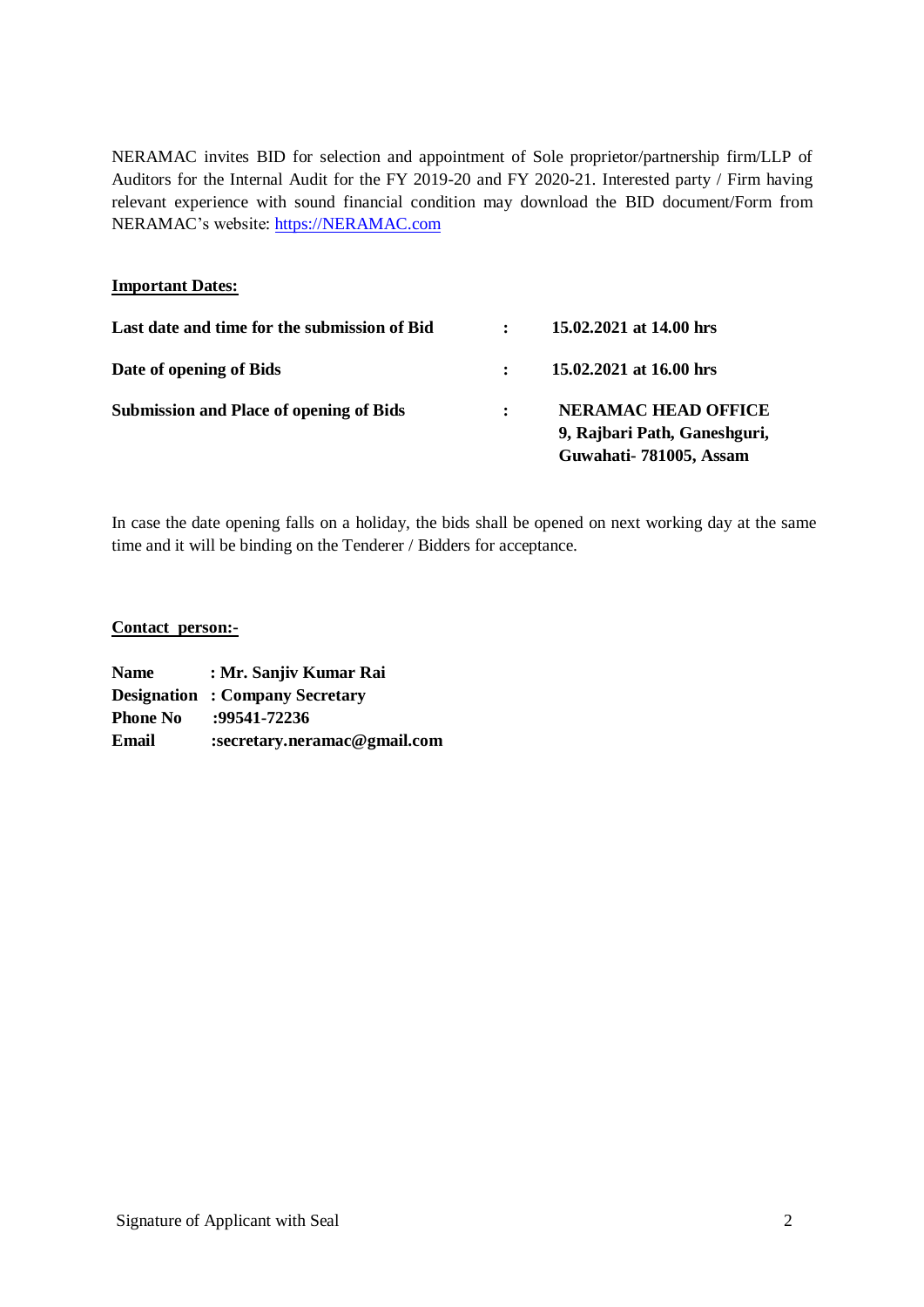# **INTRODUCTION:-**

M/s North Eastern Regional Agricultural Marketing Corporation Ltd **(**hereinafter referred to as **"NERAMAC"** for brevity) a Government of India Enterprise, under Ministry of Development of North Eastern Region having paid-up share capital of Rs. 7.62 crore. Registered/Head office of the Company situated in Guwahati and having zonal offices in different states of North-Eastern Region.

# **A. GENERAL TERMS & CONDITIONS**

- 1. Firm of the Chartered Accountants having minimum experience of five years and having experience of conducting Internal/Statutory Audit of the Public Sector Enterprises.
- 2. Having place of business in Guwahati, Assam.
- 3. Appointment of the Internal Auditor shall be valid for the FY 2019-20 and 2020-21 only.
- 4. The Internal Auditor shall be responsible for carry out the Internal Audit of the Company for the FY 2019-20 and FY 2020-21 and to verify the compiled accounts for the said financial year.
- 5. During the course of Audit sufficient staff of the Internal Auditor/Internal Audit firm shall be available at the disposal of the Company.
- 6. The Internal Audit shall be a time bound programme and must be completed **within one month** from the date of issue of work order.

# **B. ELIGIBILITY CRITERIA/MANDATORY DOCUMENTS**

- 1. The BIDDER should be any individual or firm of Chartered Accountants or LLP with relevant experience as aforesaid.
- 2. The BIDDER should have adequate, qualified  $&$  experienced manpower.
- 3. Copies of Certificate of practice, firm constitution certificate, PAN and GST must be furnished.
- 4. Details of the major works executed during last three years with details of clients.
- 5. Preference shall be given to bidder having experience of Public Sector Enterprises.

## **C. SCOPE OF WORK**

## **(A)Internal Audit:**

- 1. Vouching of Cash Book & Journal, checking of General Ledger, Subsidy Ledgers, Purchase & Sales Registers, Stores & Spares etc. including verification of statutory payments like CPF.
- 2. Checking of Balance Sheet, P&L Account in compliance with Accounting Standards and recommending necessary rectifications, if any prior to Statutory and CAG Audits.
- 3. Checking of applicability of various taxes like Income Tax, GST, Customs Duty, Octroi, Cess Duty, Labour Cess etc. and ensuring compliance o various provisions thereof.
- 4. Verification of administrative expenses at all offices of NERAMAC Ltd. to curtail excessive and unproductive expenditure to reduce financial burden on NERAMAC. Pointing out excessive expenses incurred by Zonal and unit offices of NERAMAC and officers and staff personal advance money taken from NERAMAC office but outstanding by March 2018 & March,2019.Pointing out excessive expenditure without head office approval without regards to austerity measures circulated well in time.

Signature of Applicant with Seal 3 3 5. Verification of implementation of standard system of payments to parties, tax authorities, transfer of funds to and fro head and zonal offices without keeping loop holes for frauds and mischief.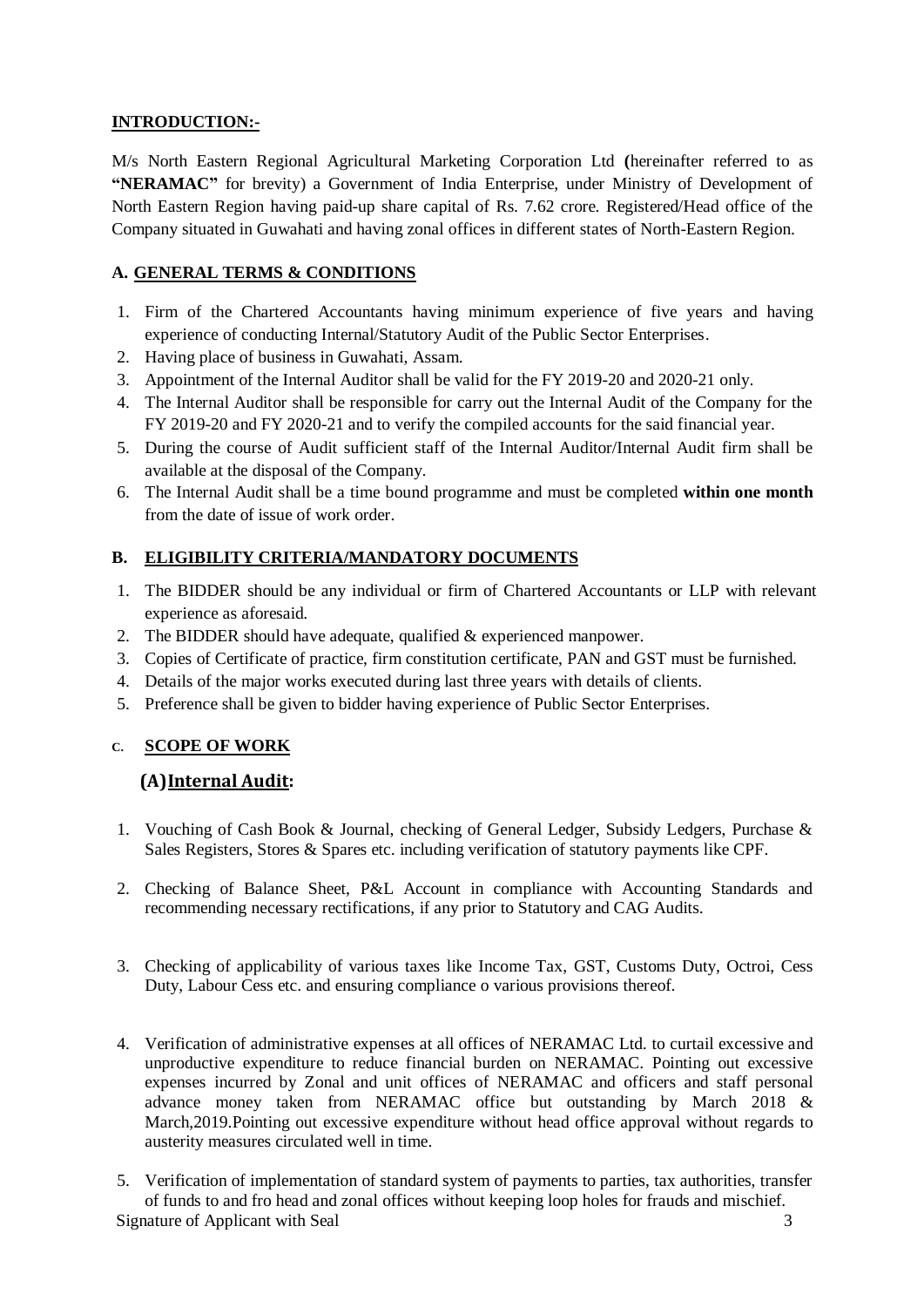- 6. Checking of stock books at all the zonal/unit offices and stocking points in each state. Physical verification of stocks available in the warehouses/plants/rented godown etc and pointing out physical shortages in the stock.
- 7. Checking of monthly Bank Reconciliation Statements.
- 8. Analysis of any over payments, payment without approval by any NERAMAC officers.
- 9. Certification required for the purpose of MoU performance evaluation of financial & nonfinancial parameters.
- 10. Checking age wise list debtors without recovery by NERAMAC officers from private parties/ individuals/traders for the past 10 years. Pointing out involvement of officers and staff providing goods/products on credit without sufficient security for payment. Reporting of any fraud/physical and money shortages at any office within immediately after revelations of misappropriation. The internal auditors should have to visit each NERAMAC offices in all eight states of NE regions at least twice in a year with gap in two visits minimum four months for carrying out internal audit on above points and submit the report to Managing Director within 15 days of completion of visit to offices/units.

# **(B)Listed Duties:**

- 1. Streamlining of standard procedures of accounting including imprest cash system, certification of bills by officers and staff, inventory control, physical verification ofstock twice annually.
- 2. Checking evaluation of proposals from other departments specially purchases of products, material, long term business proposals, agreements with financial implications etc. and providing training to officers and staff on how to evaluate business proposals and judge financial implications thereof.
- 3. Identifying & appraising **NERAMAC** management of the critical areas where austerity measures may be taken in the day-to-day operations.
- 4. Setting up of standard procedure to follow standard finance and accounting policies to minimize frauds, stock shortages, timely accounting, timely payments, tax reimbursement, filling tax returns and avoiding financial liability on NERAMAC due to delay in filling returns annually and keeping all statutory information on record for audit.
- 5. Create awareness amongst the officers & staff on maintenance of important finance and accounts records for various statutory requirements & verification by auditors and other statutory authorities. Internal Auditors may require visiting each of **NERAMAC** unit offices in a financial year for which train/bus fare will be reimbursed along with Boarding & Lodging expenses as per rule.
- 6. Preparation of standard procedures & guidelines for circulation and implementation to all the unit office and monitoring their implementation.
- 7. Any other important work assigned by Managing Director, NERAMAC audit committee and board time to time.
- 8. Guide and Assist in house employees of NERAMAC for asset and stock verification process.

Signature of Applicant with Seal 4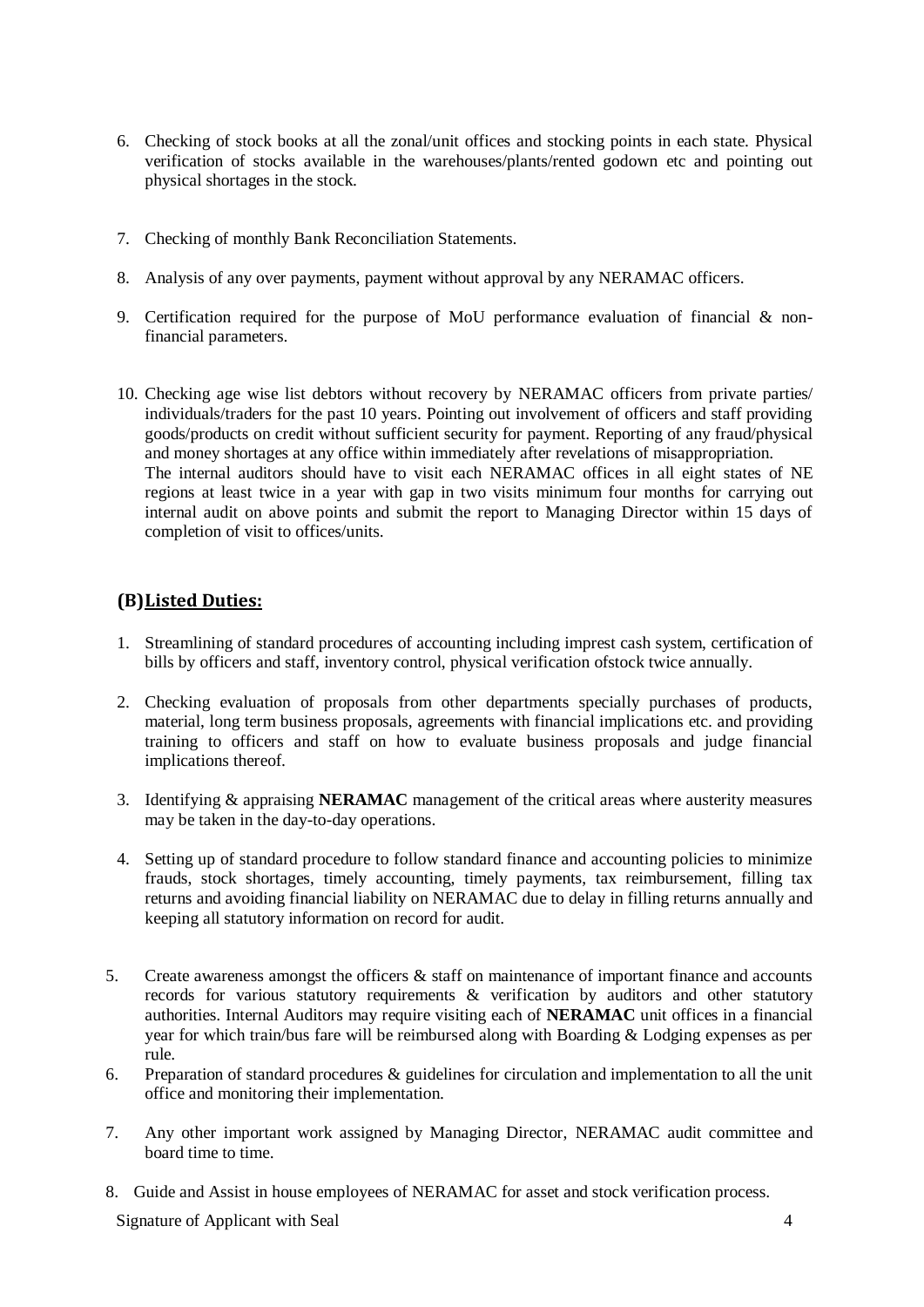Apart from the duties and responsibilities given at  $(A) \& (B)$  above, the Internal Auditors may require to perform other important works as assigned by the Management of **NERAMAC** Ltd. from time to time.

### **D. PROCEDURE FOR SELECTION**:-

All the applications received in response to BID will be scrutinized by the Committee to be formed by NERAMAC LTD. in two phase evaluation process. The decision of the Committee in the evaluation of the Bids shall be final.

The appointment of the Internal Auditor shall be subject to the approval of the Audit Committee of the Board of Directors of NERAMAC Ltd.

#### **Phase-I:**

All the proposals received will be scrutinized to assess their eligibility based on the qualifying criteria. Proposals which do not meet the qualifying criteria will be rejected. On fulfilling the eligibility criteria NERAMAC will finalize firm on the basis of the following evaluation criteria.

| Sl.no | <b>Description</b>                     | <b>Scores</b> |
|-------|----------------------------------------|---------------|
|       | Experience of five years               |               |
|       | Experience in Public Sector Enterprise |               |
|       | Number of partners                     |               |
|       | Number of manpower including interns   |               |
|       | <b>TOTAL</b>                           | 50            |

## **Phase-II:**

Shortlisted firms will be accessed based on the financial bid submitted as follows:

| Sl.no | <b>Description</b>                                    | <b>Scores</b> |
|-------|-------------------------------------------------------|---------------|
|       | Fees quoted for Internal Audit of Accounts for the FY | 50            |
|       | 2019-20                                               |               |
|       | Fees quoted for Internal Audit of Accounts for the FY |               |
|       | 2020-21                                               |               |
|       | <b>TOTAL</b>                                          | 50            |

Selection of the successful bidder(s) for empanelment shall be on the basis of the highest scores.

#### **E. ISSUE OF WORK ORDER;**

Successful bidders shall be favoured with a Letter of Acceptance of bid. On acceptance of offer, work order will be issued.

## **F. PENALTY**

In case of default to submit the Internal Audit Report with the time period allotted in the work order, penalty in the form of deduction from the fees may be imposed on the Internal Auditor/ Internal Audit Firm.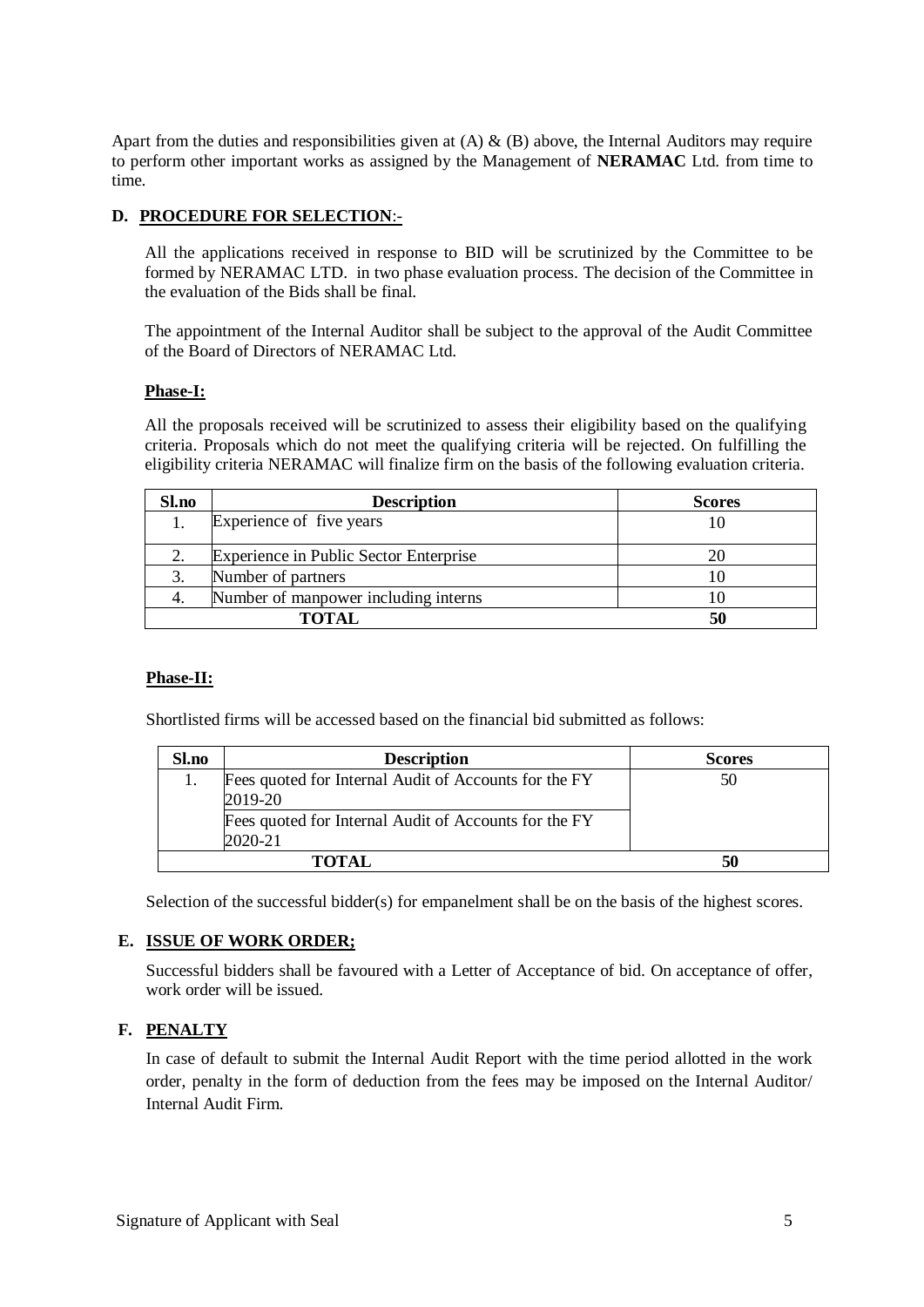## **G. UNDERTAKING:**

I/we have gone through the BID Documents and accepted all the terms and condition of the BID and bound by the conditions given in the document as well as in the general terms and conditions.

We agree that any BID may be rejected if the competent authority feels that the response to BID is not qualified enough for the selected bidder to execute the work.

**Read Seen & Accepted**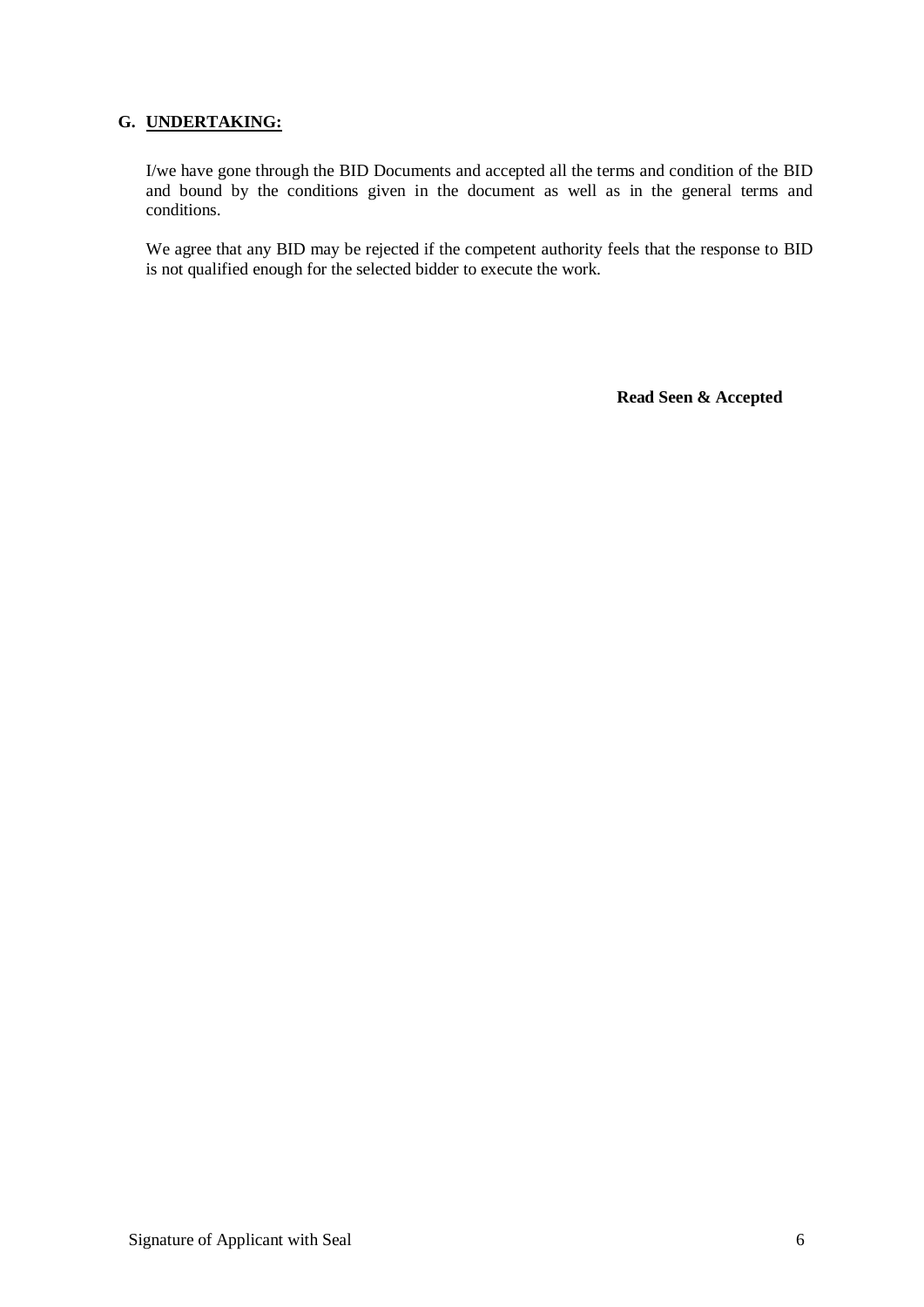**FORM - A**

### **BID FORM**

**To, The Managing Director, NERAMAC LTD. 9, Rajbari Path, G.S Road, Guwahati – 781005, Assam**,

### **Subject: BID for selection and appointment of firm/LLP of Auditors for the Internal Audit for the FY 2019-20 & 2020-21**

Dear Sir,

Undersigned having read and examined in detail the BID documents and terms and conditions thereof, do hereby express the interest to do the work as specified in the document.

| S.No. | <b>Information</b>                                      | <b>Details</b> |
|-------|---------------------------------------------------------|----------------|
| 1.    | Name of the Bidder (In capital letters)                 |                |
| 2.    | Status (Sole proprietorship/registered Firm,            |                |
|       | Partnership Firm/LLP) with details and proof<br>thereof |                |
| 3.    | <b>Office Address</b>                                   |                |
| 4.    | Telephone No                                            |                |
| 5.    | Email/Website address:                                  |                |
| 6.    | PAN No: Copy to be enclosed                             |                |
| 7.    | GST No. Copy to be enclosed                             |                |
| 8.    | Firm Registration Number: Copy to be<br>enclosed        |                |

We enclose herewith the following documents:

- 1. Copies of firm constitution certificate, certificate of practice.
- 2. Self attested copy of PAN/TAN card, and GST registration of the Bidders.
- 3. Duly signed Bid Documents.
- 4. Self Attested copies of Supporting Documents.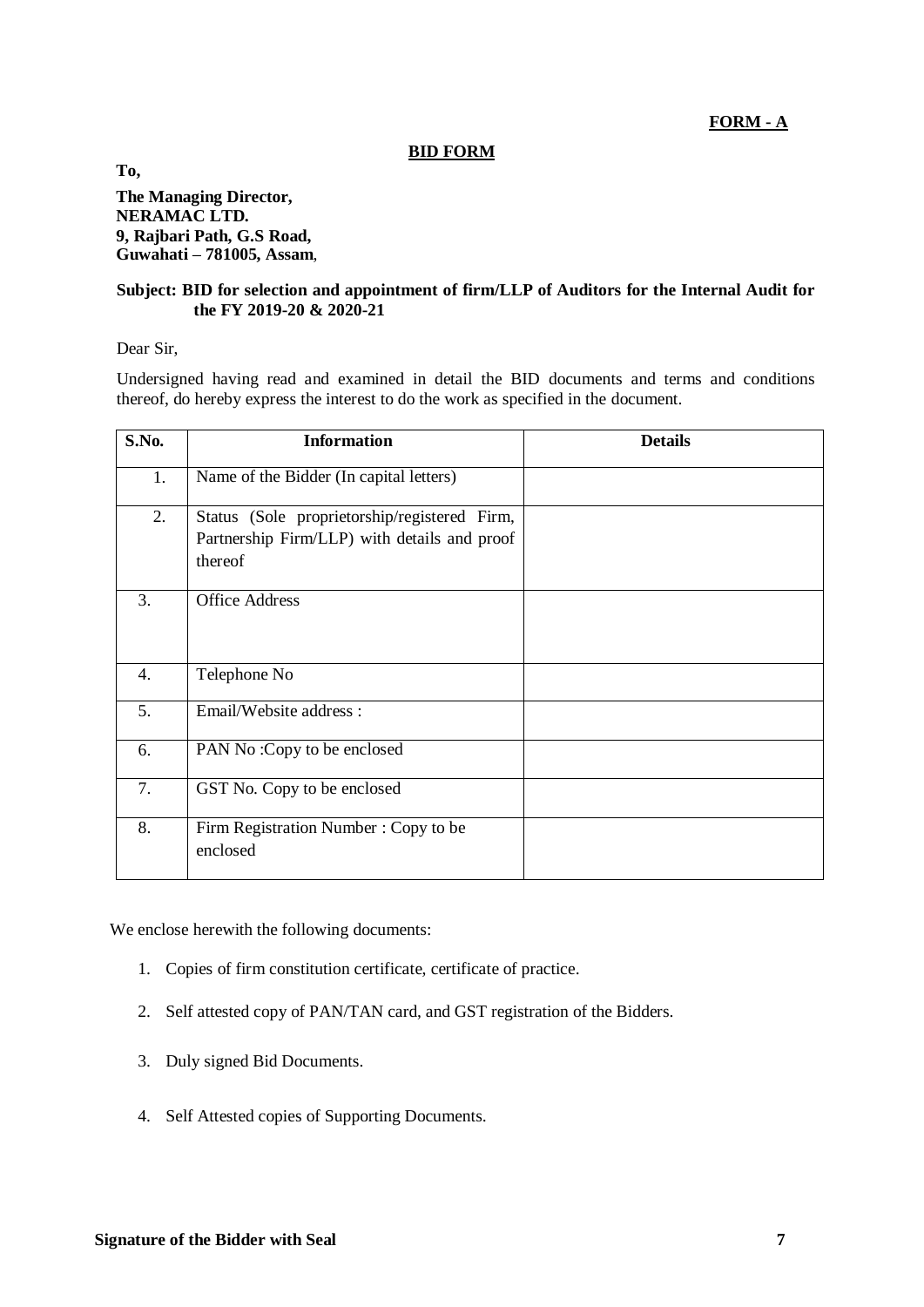### **CERTIFICATE**

I/We hereby declare that I/we have carefully read and understood the terms and conditions of the BID and I/We confirm my/our acceptance to the Terms and Conditions stipulated.

It is hereby confirmed that I/We are entitled to act on behalf of our firm empowered to sign this document as well as such other documents, which may be required in this connection. In the event of my/our failure to abide by any of the Terms and Conditions, my selection/appointment shall be forfeited without prior notice.

Date: (Signature of the Bidder) Along with seal/stamp

> Name : Designation: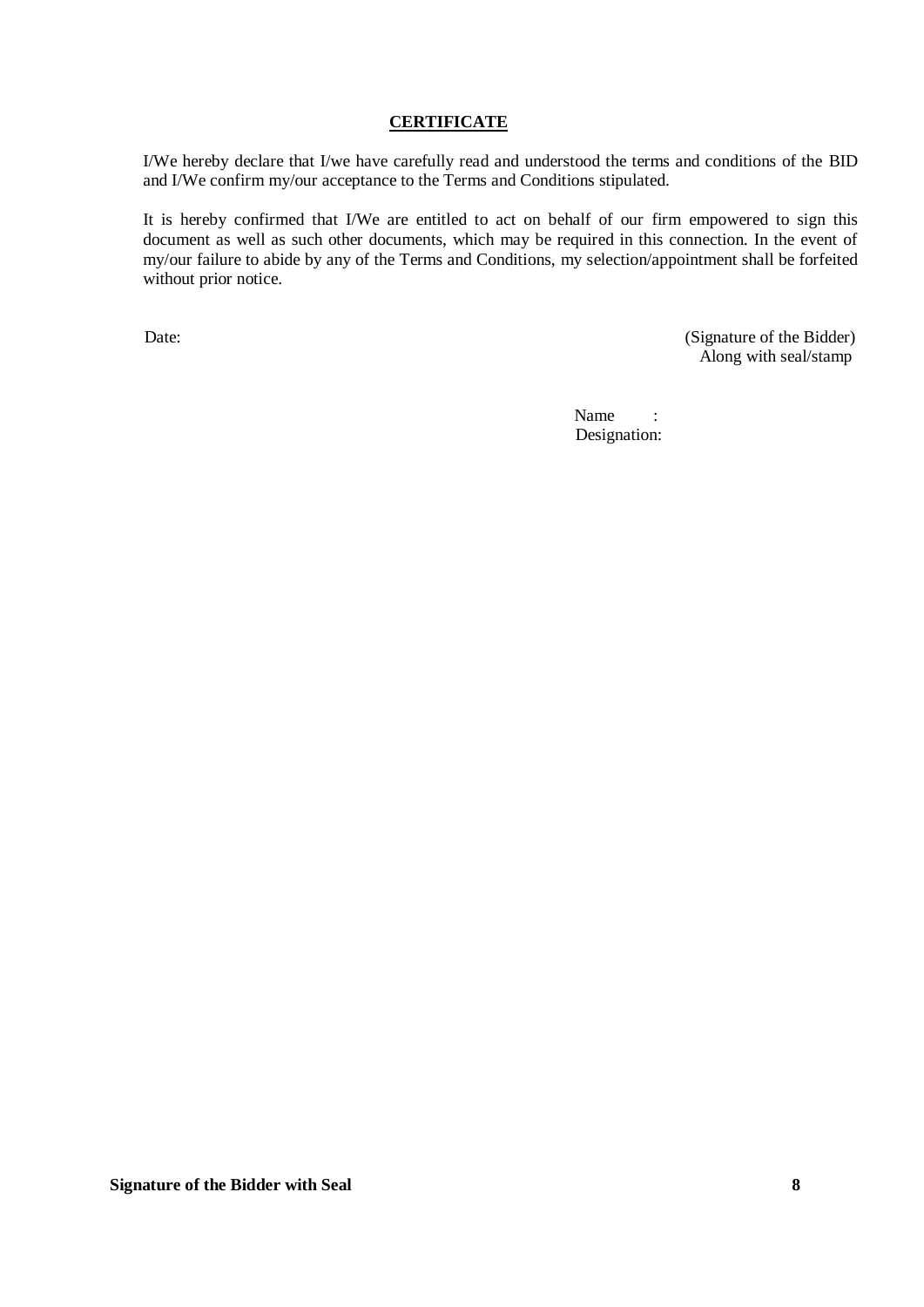# **ANNEXURE-A**

## **TECHNICAL BID BORM**

| S.No | <b>Description</b>                                                     | <b>Document</b>             | Yes / No             |
|------|------------------------------------------------------------------------|-----------------------------|----------------------|
|      |                                                                        | <b>Attached as Annexure</b> | Deviation,<br>if any |
| 1.   | Name of the Proprietorship Firm/Partnership firm                       |                             |                      |
| 2.   | Office address                                                         |                             |                      |
| 3.   | Telephone & Mobile No.                                                 |                             |                      |
| 4.   | Email Id                                                               |                             |                      |
|      | Details of Person who shall serve as the contact<br>person for NERAMAC |                             |                      |
|      | (Name, Residential Address, Mobile, Email Id)                          |                             |                      |
|      | Name of qualified partners with membership no and                      |                             |                      |
| 6    | post qualification experience.                                         |                             |                      |
| 7    | Number of Staff/intern at present                                      |                             |                      |
| 8    | Power of Attorney if applicable                                        |                             |                      |
| 10   | Minimum Five Year experience                                           |                             |                      |
|      | PSE experience                                                         |                             |                      |
|      | Brief details of nature of work performed                              |                             |                      |
| 11   | Any other point like to be added                                       |                             |                      |